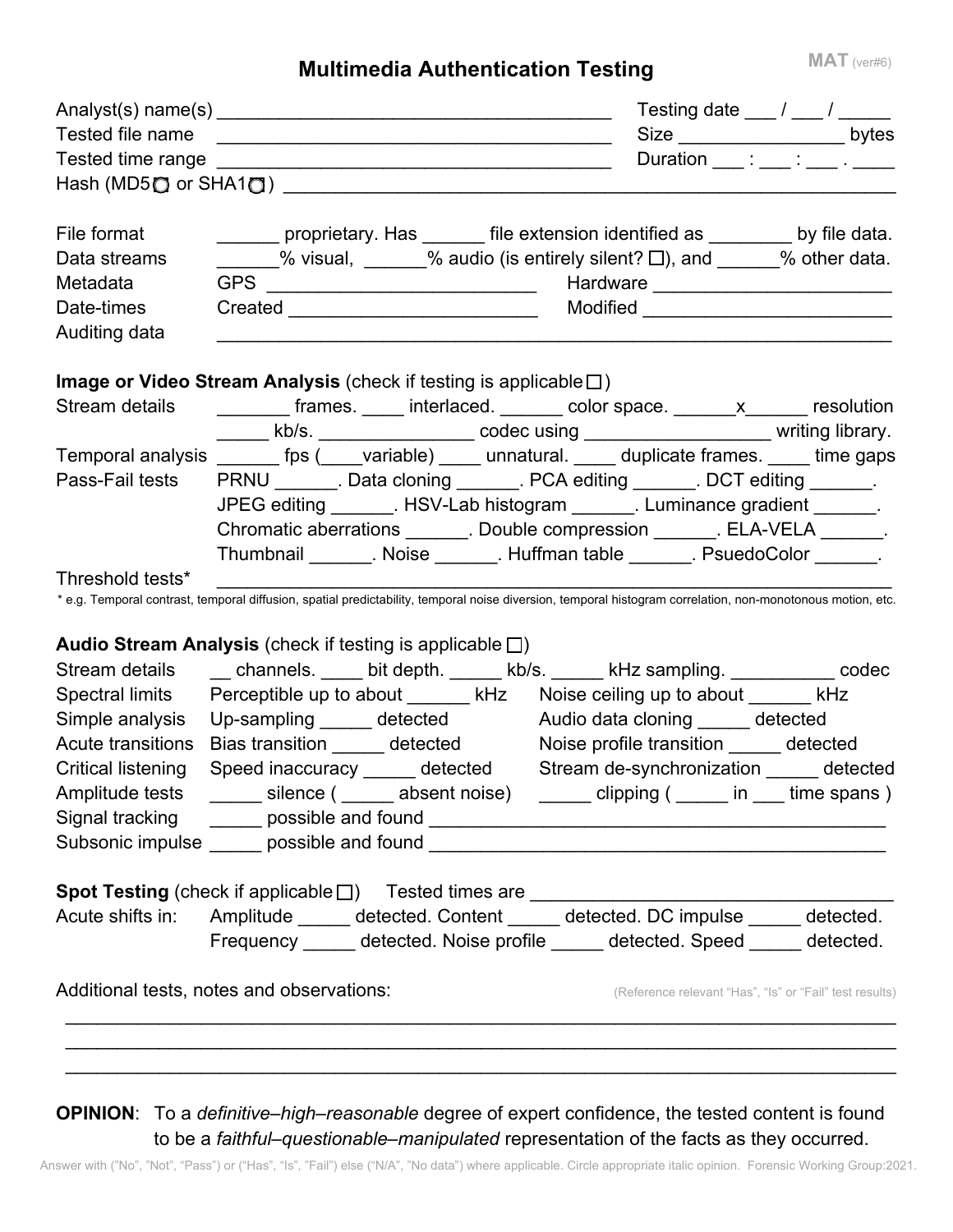## Multimedia Authentication Testing (MAT) form - instructions

INTRODUCTION: The MAT form is to serve as the qualified analyst's working notes, and should be included as an exhibit to any forensic report or testimony provided by said expert. All work, including any data extraction for further testing, should be performed lossless. MAT results are ("No", "Not", "Pass") or ("Has", "Is", "Fail") else ("N/A", "No data" when the data cannot be determined), and should not rely upon any other facts beyond what is derived from the tested file.

Analyst(s) name(s) The name(s) or the person(s) performing the file analysis. Testing date The calendar date that the file analysis began. The default format is Month ' Day / Year. Tested file name The full file name exactly as it appears<sup>1, 2</sup> inclusive of the file's extension. Size bytes Actual file size in bytes $1,2$ , and not the size allocation on storage media. Tested time range A description of the time span tested (e.g. "Entire file") . Leave blank for image testing. Duration  $\_\_\_\_\_\_\_\_\_\_\_\_\_\_\_\_\_$ Total file playing duration denoted in hours, minutes, seconds, and fractions of a second<sup>2</sup>. Leave blank for image testing. *MD5–SHA1* hash Check whether you are listing the file's MD5 or the SHA1 hash, and then enter that hash value<sup>3</sup>. File format extension identified as by file data. If testing a proprietary file format (hint: when file type can only be created by the recorder, e.g. an EXE file). The next fields denote the listed extension of the tested file, then the expected extension as defined by the file's metadata<sup>2</sup>. Data streams \_\_\_\_\_\_% visual, \_\_\_\_\_\_% audio (\_\_\_\_\_ entirely silent), and \_\_\_\_\_\_% other data. Denotes the file size allocation percentages<sup>2</sup> of Visual, Audio and Other (e.g. text, metadata, timing, blank) data. Check the box if the audio is entirely silent and devoid of any data beyond compression artifacts. Metadata GPS \_\_\_\_\_\_\_\_\_\_\_\_\_\_\_\_\_\_\_\_\_\_\_\_\_\_ Hardware \_\_\_\_\_\_\_\_\_\_\_\_\_\_\_\_\_\_\_\_\_\_\_ Denotes the GPS coordinates, including altitude if known, along with the recording Hardware as defined by metadata  $1.2.4$ . Does not rely upon any other facts or sources beyond file metadata and write "No Data" if none can be determined. Date-times Created **Exercise Exercise According Created** Modified Denotes the date-time that the file was created and Modified as determined solely from file metadata 1,2,4. Auditing data Denotes any additional information regarding the file's origin including people equipment, software and settings that affected its creation<sup>1,2,4</sup> as determined solely from the file's metadata, and write "No Data" if none can be determined. Image or Video Stream Analysis (This box is checked if testing an image or video file) Stream details \_\_\_\_\_\_\_ frames. \_\_\_\_ interlaced. \_\_\_\_\_\_ color space. \_\_\_\_\_\_x\_\_\_\_\_\_ resolution Denotes the total number of frames<sup>5</sup> (use "1" for an image), if the video is interlaced<sup>2</sup> (progressive means "Not" interlaced), the file's color space<sup>2</sup> (e.g. RGB32 or 4:2:0), and its resolution  $1,2,4,5$  (horizontal pixels X vertical pixels). \_\_\_\_\_\_ kb/s. \_\_\_\_\_\_\_\_\_\_\_\_\_\_\_\_\_ codec using \_\_\_\_\_\_\_\_\_\_\_\_\_\_\_\_\_\_\_\_\_\_\_ writing library This is a continuation of the image/video stream details denoting the video stream's data rate, compression codec, and writing library (if defined by metadata)  $1,2,4$ , and write "No Data" if none can be determined. Temporal analysis \_\_\_\_\_\_ fps (\_\_\_\_variable) \_\_\_\_\_ unnatural. \_\_\_\_\_ duplicate frames. \_\_\_\_\_ time gaps. Denotes the video's defined playing speed, if is has a variable framerate (e.g. when Metadata<sup>2</sup> lists both a Minimum and Maximum framerate), whether the displayed playing speed appears to be playing at an unnatural speed, if duplicate sequential frames exist, & if time gaps exist (e.g. after transcoding or motion recording)<sup>5</sup>. Use "N/A" if testing an image. Pass-Fail tests: PRNU, Data cloning, PCA editing, DCT editing, JPEG editing (image only), HSV-Lab histogram, Luminance gradient, Chromatic aberrations, Double compression, ELA-VELA, Thumbnail (image only), Noise, Huffman table, PsuedoColor. Denotes a "Pass" or "Fail" score to each image <sup>6</sup> or video <sup>5</sup> test (hint: Perform image tests on extracted video i-frames <sup>5</sup>). Threshold tests

Denotes summary results from tests that rely upon a sensitivity threshold (e.g. Temporal contrast, temporal diffusion, spatial predictability, temporal noise diversion, temporal histogram correlation, non-monotonous motion).